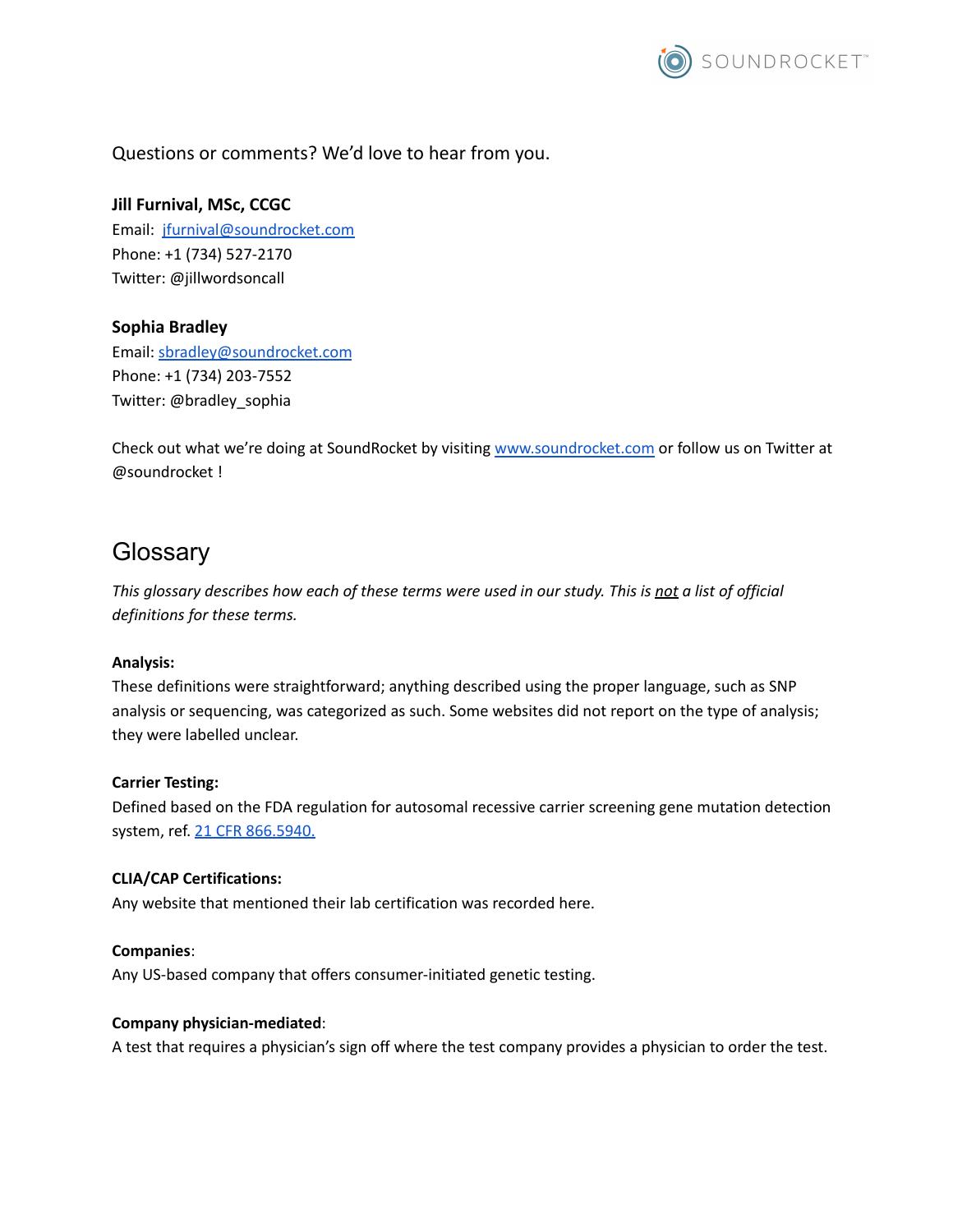

#### **Consumer-initiated**:

A genetic test that is marketed to consumers. This was defined by 1) the use of consumer-directed language and tone on the website, and 2) the option for a consumer to take some action in ordering the test, this included instructions to speak to your healthcare provider about the test, or the ability to purchase the test themselves, with or without physician oversight.

**FDA Authorized:** Any test mentioning they have received FDA 501k authorization to market their DTC test to US consumers.

#### **GC (Genetic Counseling) Services:**

Any website that offers GC services as part of the test, either included in the price tag or as a referral were included here.

#### **Genetic Health Risk (GHR):**

Defined based on the FDA regulation for genetic health risk assessment systems, ref. 21 CFR [866.5950](https://www.accessdata.fda.gov/scripts/cdrh/cfdocs/cfcfr/cfrsearch.cfm?fr=866.5950). Typically, these provide a risk of developing a disease to inform on lifestyle choices and conversations with a health care provider.

#### **Health-related test**:

This study focused on consumer-initiated genetic tests for medical purposes, which may have an impact on a person's medical care. Of note, this study did not include non-medical (e.g. ancestry, paternity) or general wellness genetic tests.

#### **Hereditary Cancer Testing:**

Defined based on the FDA regulation for cancer predisposition risk assessment systems, ref. [CFR](https://www.accessdata.fda.gov/cdrh_docs/pdf17/DEN170046.pdf) 21 [866.6090.](https://www.accessdata.fda.gov/cdrh_docs/pdf17/DEN170046.pdf)

#### **Hereditary Non-Cancer Testing:**

Added this category for hereditary single-gene conditions (e.g. hereditary cardiac conditions) that are not cancer. Typically these are medically-actionable.

#### **Individual Tests**:

We categorized *each* genetic test based on the type of test performed (e.g. pharmacogenetics, carrier test, hereditary cancer). For example, if a company offers Factor V Leiden and BRCA1/2 testing, even in one combined test panel, we would categorize it as two tests: Genetic Health Risk and Hereditary Cancer, respectively.

#### **Pediatric:**

Defined as any test where the targeted test subject is under the age of 18. We added this as a separate category as there are the additional complications regarding consent and autonomy when testing minors.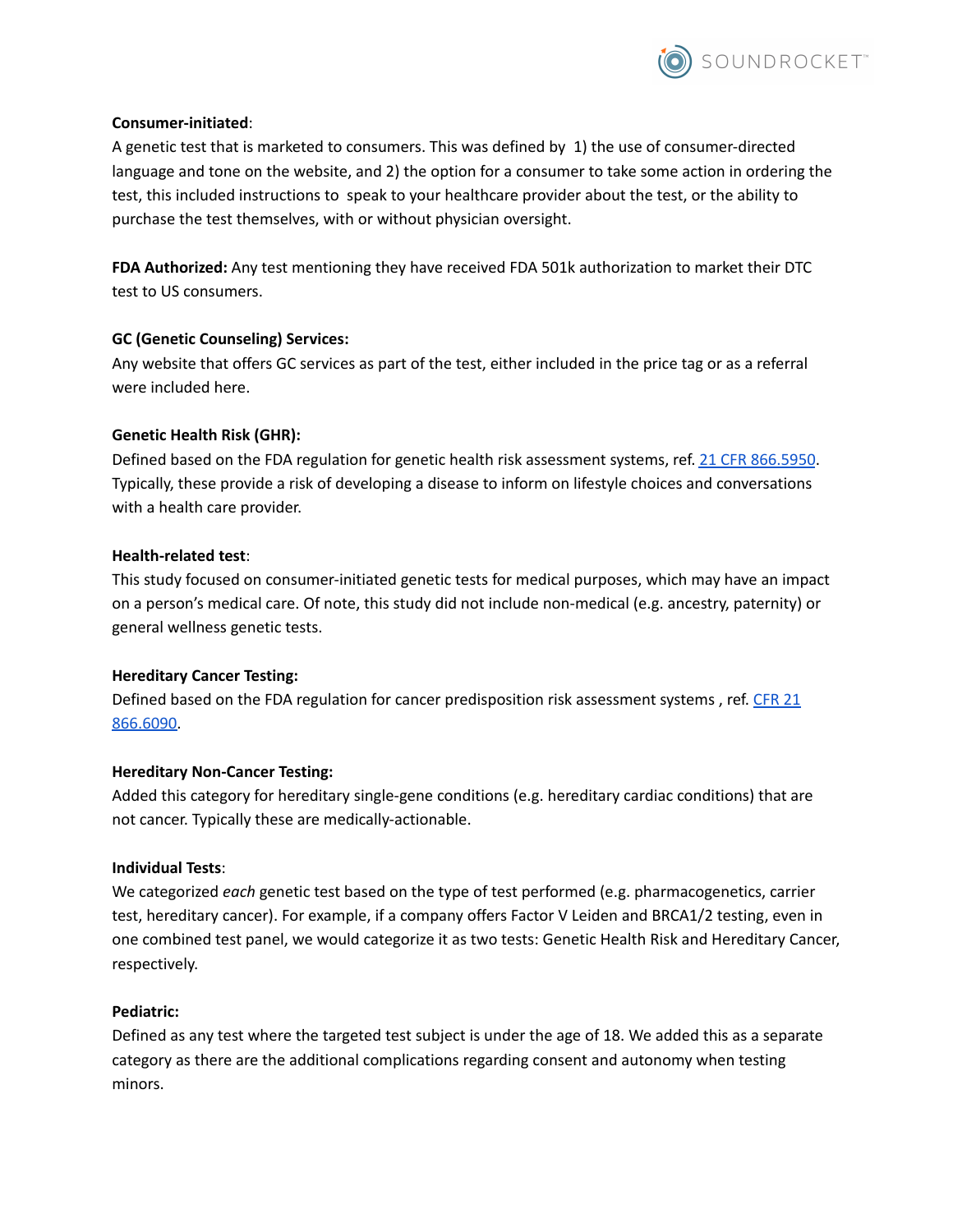

**Personal physician-mediated:** A test that requires a consumer to order the test through their own health care provider (e.g. physician, physician assistant, nurse practitioner, etc)

#### **Pharmacogenetics:**

Defined based on the FDA regulation for pharmacogenetic assessment systems, ref. 21 CFR [862.3364.](https://www.accessdata.fda.gov/cdrh_docs/pdf18/DEN180028.pdf)

## **Polygenic Risk Score:** Defined as any test marketed with the words "polygenic risk score."

**Physician-mediated**: A test that requires a physician's sign off to be ordered.

## **Raw Data Analysis:**

Any program, paid or unpaid, that takes raw data files as input and creates a health-related genetic interpretation/report(s) from that data.

#### **Raw Data File Generated:**

Any website that offers to include a raw data file after testing.

#### **Risks Mentioned:**

Any website that offers any discussion of risks before testing at all was included here. This did not mean that the risks were fully described.

## **True DTC (Direct-to-consumer):**

A test that can be ordered by the consumer without any physician involvement or sign off. We defined a test as "true DTC" if there was no language anywhere on the website -- in FAQS, test description or in the checkout -- to indicate that a physician was involved in the test ordering process. (This approach misses any physician involvement introduced after test checkout.)

## **Unclear [Model, Type of Test, or Analysis]:**

The company clearly offers a consumer-initiated health-related genetic test based on their website, but details regarding how the test is ordered, type of genetic test, or specifics regarding DNA analysis are unclear. For example, this would include companies which ask consumers to email the company for more information on ordering the test.

## **Whole Exome Sequencing/Whole Genome Sequencing (WES/WGS):**

Any test offering sequencing of a consumer's whole exome or genome, as stated in the test description. Note: We recorded WES/WGS tests as both 1) a type of analysis and 2) a type of test, as it was often *advertised as the test product.*